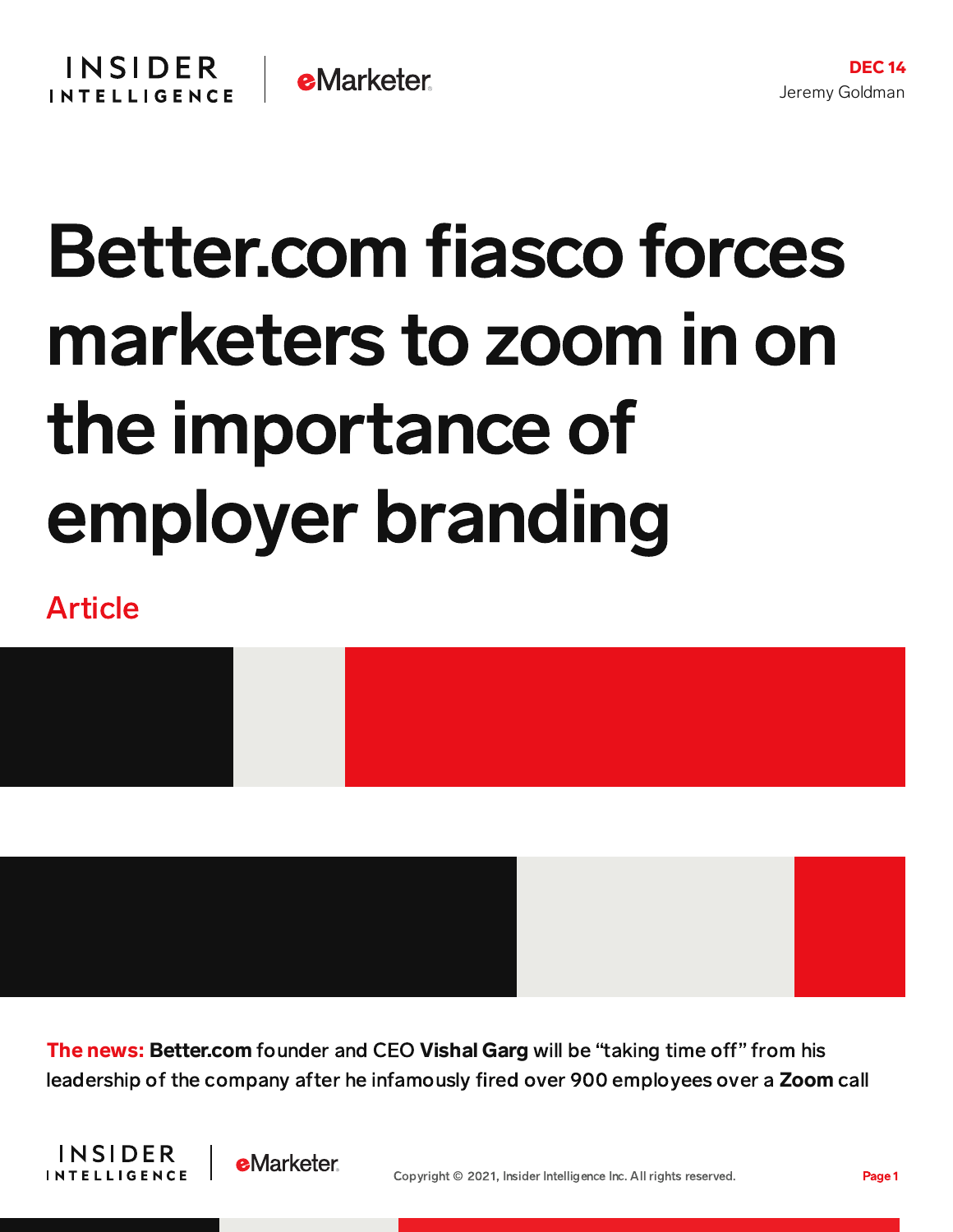last week.

**INSIDER** 

**INTELLIGENCE** 

**e**Marketer

How we got here: Garg, who founded the online mortgage lender nearly six years ago, told the idled workers they "are part of the unlucky group that is being laid off" over Zoom just weeks before the Christmas holiday.

- Afterward, Garg said fired employees were responsible for "stealing" from the firm and misrepresented how much time they worked, [according](https://fortune.com/2021/12/03/better-com-ceo-attacks-laid-off-employees-blind-message-board/) to news accounts.
- A recording of the call was posted to TikTok, YouTube, and other platforms, causing the firings to go viral.
- The company had received a \$750 million cash infusion days before the incident, worsening the optics of the mass terminations.
- Better.com's board called the situation "very regrettable" and said a third-party firm would conduct a "leadership and cultural assessment."

The silver lining: After news of the Zoom firings exploded, Google searches for Better.com reportedly surged 4,400% globally in one day.

- Daily searches for the brand name Better.com jumped to 31,700 from an average global daily search volume of 730, according to search analytics tool Ahrefs.
- Although most people searched out of curiosity, the extra online exposure could potentially generate thousands of leads for the online mortgage business.
- The firings "generated press coverage and publicity that would cost the company millions of dollars to obtain otherwise via the traditional methods of advertising," said Jason Hennessey, CEO of marketing agency Hennessey Digital.

**Employer branding matters more than ever:** With the unemployment rate for tech jobs now over three times [lower](https://insights.dice.com/2021/09/10/technology-unemployment-remains-at-a-historic-low/) than the national average, it makes good business sense for companies to safeguard their employer brand.

- Some 85% of employers said the pandemic has changed the definition of what makes a good job, according to Indeed; 86% of employers said companies need to be more worried about resignations now than they had been in the past.
- Poor company culture or morale would cause 38.5% of US job seekers to not apply for a job, [according](http://totalaccess.emarketer.com/RedirectChart?id=268882) to a December 2020 study by CareerArc.